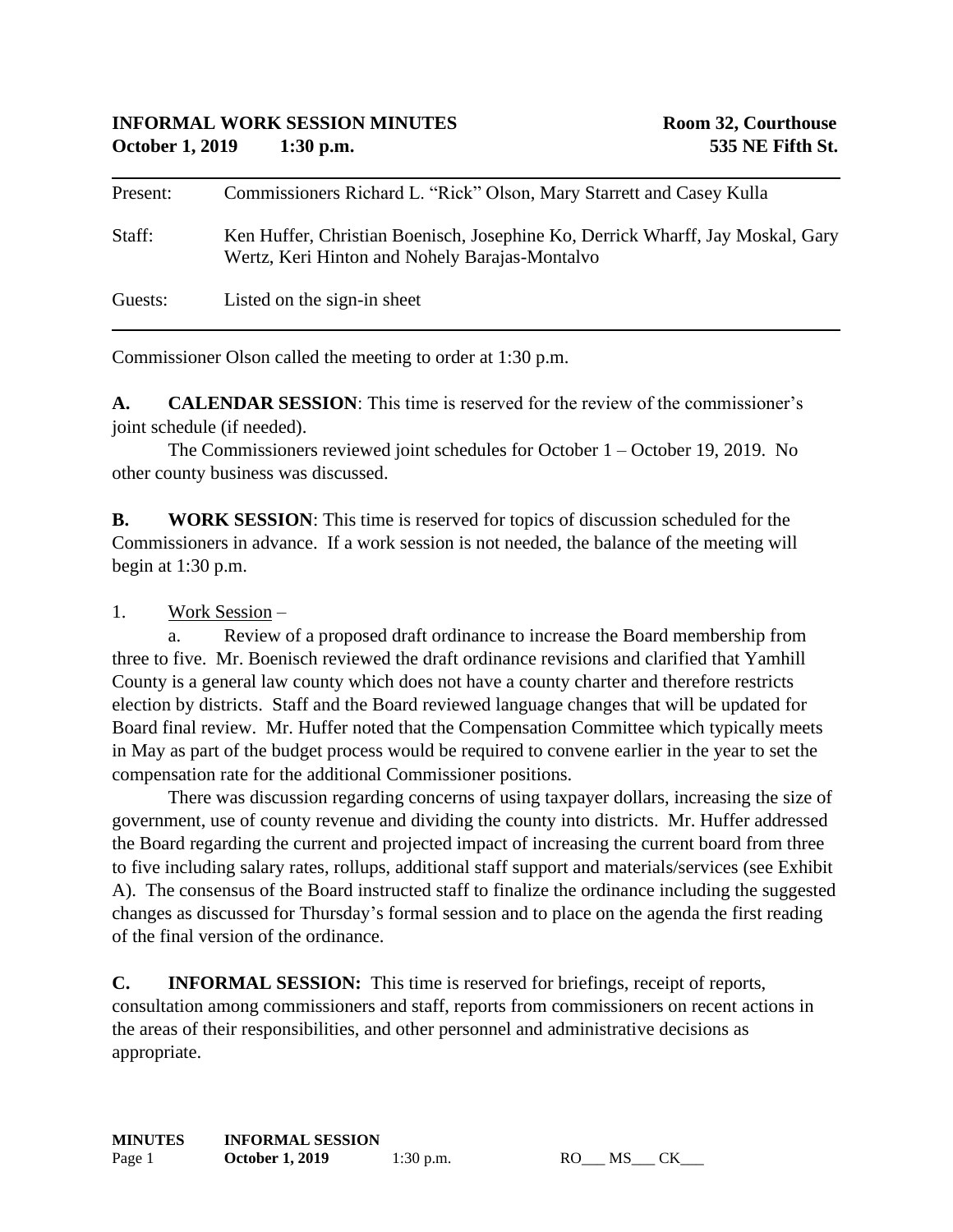## 1. Department Updates

a. Assessor's Office – Derrick Wharff / Jay Moskal

Mr. Wharff updated the Board regarding the manufactured housing real market value increases (see Exhibit B). He noted the tax roll value for manufactured homes has increased by 215% since 2014. As of 2018, the median price for site-built homes has increased in excess of \$300,000 countywide which has impacted affordable and entry level housing. The tax roll process begins today. Mr. Wharff anticipates calls to the Assessor's Office will increase in the coming weeks once tax statements are distributed.

b. Fair – Gary Wertz

Mr. Wertz updated the Board regarding the 2019 fair which saw decreased attendance by 10%. He noted over 1200 exhibits participated and food sales increased by 30%. He noted growth will be focused on daytime fair attendance.

- 2. Thursday Formal Session Agenda Review
	- a. Consent Agenda Review (keep or move to non-consent) There were no consent agenda items to move forward.
	- b. Non-consent Agenda Review (add to consent or leave off)

The consensus of the Board was to move items F1 through F7 to Thursday's consent agenda.

- 3. Executive Session: None.
- 4. Commissioner Updates/Announcements/Discussion: None.
- 5. Adjourn Following commissioner updates the meeting adjourned at 2:56 p.m.

Carolina Rook **Secretary**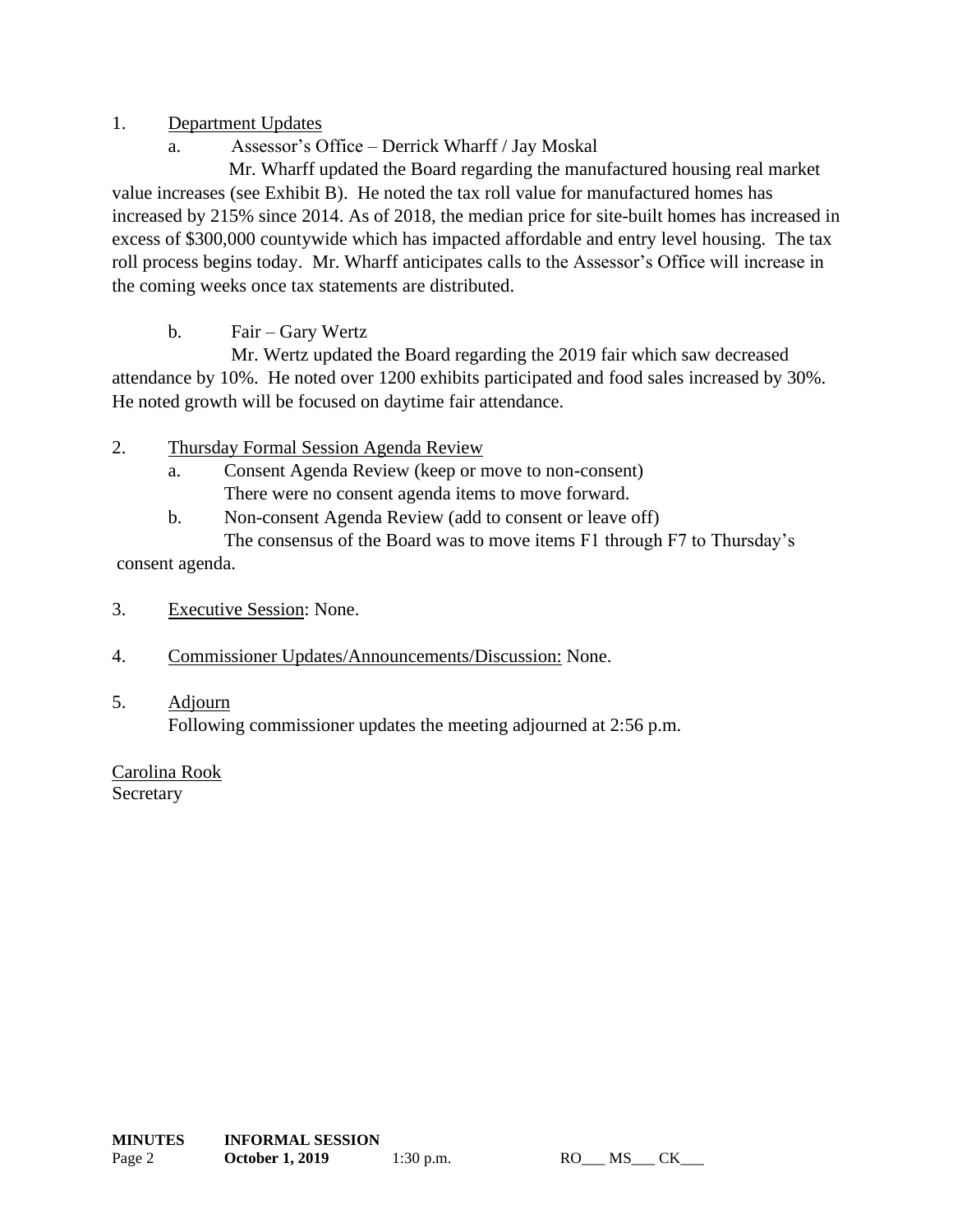#### Financial Analysis/Estimate for Proposed Referendum to Expand Board of Commissioners from 3 to 5

| <b>Salary and Roll Ups for Commissioners</b>      | <b>Current</b>  | <b>Add 2 Commissioners</b> | <b>Total Cost Notes</b> |                                                                                                                                                           |
|---------------------------------------------------|-----------------|----------------------------|-------------------------|-----------------------------------------------------------------------------------------------------------------------------------------------------------|
| COMMISSIONER                                      | 234,795         | 156,530                    | 391,325                 | Salary determined by Compensation Committee. Annual Base Salary used is what has been approved for 2019-20.                                               |
| <b>MEDICARE TAX</b>                               | 3,405           | 2,270                      | 5,674                   | 1.45% of wages                                                                                                                                            |
| SOCIAL SECURITY                                   | 14,557          | 9,705                      |                         | 24,262 6.20% of wages                                                                                                                                     |
| RETIREMENT                                        | 23,480          | 15,653                     | 39,133                  | PERS eligible; however, elected officials can opt out of PERS and county will provide a 10% (of salary) to a 401B retirement account.                     |
| MEDICAL INSURANCE                                 | 51,552          | 34,368                     | 85,920                  | Commissioners provided same coverage options and contributions as YCEA/AFSCME-represented employees                                                       |
| VEBA                                              | 3,600           | 2,400                      | 6,000                   | This is a contribution to the a health savings account for Commissioners enrolled in base medical plan                                                    |
| DENTAL INSURANCE                                  | 4,608           | 3,072                      | 7,680                   | Commissioners provided same coverage options and contributions as YCEA/AFSCME-represented employees                                                       |
| <b>VISION INSURANCE</b>                           | 468             | 312                        | 780                     | Commissioners provided same coverage options and contributions as YCEA/AFSCME-represented employees                                                       |
| SHORT TERM DISABILITY                             | 3,052           | 2,035                      | 5,087                   | County paid short-term disability benefit                                                                                                                 |
| LIFE INSURANCE                                    | 93              | 62                         | 155                     | County paid group life insurance                                                                                                                          |
| <b>ACCIDENT INSURANCE</b>                         | 352             | 235                        | 587                     | Workers Compensation Insurance Coverage through SAIF                                                                                                      |
| TIME LOSS RESERVE                                 | 235             | 157                        | 391                     | Internal charge to each department per FTE                                                                                                                |
| UNEMPLOYMENT                                      | 235             | 157                        | 391                     | State of Oregon unemployment insurance contribution                                                                                                       |
| WORKERS COMP ASSESSMENT                           | 135             | $\overline{50}$            | 225                     | Internal charge to each department per FTE                                                                                                                |
| Total                                             | 340,566         | 227,044                    | 567,611                 |                                                                                                                                                           |
|                                                   |                 |                            |                         |                                                                                                                                                           |
| <b>Other Expense Categories for Commissioners</b> | <b>Current</b>  | <b>Add 2 Commissioners</b> | <b>Total Cost Notes</b> |                                                                                                                                                           |
| <b>CENTRAL SUPPLIES</b>                           | 5,985           | 3,990                      | 9,975                   | Includes office supplies, meeting materials, and other misc, equipment. Base is 5-year average divided by 3 Commissioners                                 |
| PUBLICATIONS & DUES                               | 99              | 66                         | 165                     |                                                                                                                                                           |
| DEPT. EQUIPMENT                                   | 1,128           | 752                        | 1,880                   | Computer related items, furniture, chairs, and other office items.                                                                                        |
| <b>TELEPHONE</b>                                  | 2,298           | 1,532                      | 3,830                   | Cell phones and network devices                                                                                                                           |
| TRAVEL EXPENSE                                    | 16,137          | 10.758                     | 26,895                  | Includes accommodations, mileage reimbursement, registration fees, airfare, and etc. Base is 5-year average divided by 3 Commissioners                    |
| COMMISSIONERS DISCRETIONARY                       | 4,500           | 3,000                      | 7,500                   | As requested by Board during budget process.                                                                                                              |
| <b>BUILDING RESERVE</b>                           | 5,040           | 3,360                      | 8,400                   | Internal rent charge by square footage of office space.                                                                                                   |
| INTERNAL TELECOMMUNICATIONS                       | 1,590           | 1,060                      | 2,650                   | Internal charge per phone                                                                                                                                 |
| EQUIPMENT REPLACEMENT                             | 1,713           | 1,142                      | 2,855                   | Internal charge per PC device per person (currently 2 Commissioners have laptops and 1 Commissioner has a desktop) Used laptop replacement rate for base. |
| TELECOMM PER CALL AN                              | 198             | 132                        | 330                     | Internal charge for calls. Figured on 5 year average, divided by number of devices to determine base rate.                                                |
| Total                                             | 38,688          | 25,792                     | 64,480                  |                                                                                                                                                           |
|                                                   |                 |                            |                         |                                                                                                                                                           |
| <b>Support Staff Personnel Expenses</b>           | Current (2 FTE) | <b>Add 0.6 FTE</b>         | <b>Total Cost Notes</b> |                                                                                                                                                           |
| <b>EXECUTIVE OFFICE SPECIALIST</b>                | 96,869          | 26,414                     | 123,283                 | Based on increase of Commissioners, will need at least the addition of 0.6 FTE of Executive Office Specialist.                                            |
| <b>OTHER EARNINGS</b>                             | $-2,800$        | 0                          | 2,800                   | Incentive pay for lead worker                                                                                                                             |
| <b>EXTRA HOURS</b>                                | 1,000           | 0                          | 1,000                   |                                                                                                                                                           |
| <b>MEDICARE TAX</b>                               | 1,460           | 383                        | 1,843                   | 1.45% of wages                                                                                                                                            |
| SOCIAL SECURITY                                   | 6,241           | 1,638                      | 7,879                   | 6.20% of wages                                                                                                                                            |
| RETIREMENT                                        | 17,104          | 4,488                      | 21,591                  | PERS. Used employer rate for OPSRP covered employees plus county paid employee's 6% contribution.                                                         |
| MEDICAL INSURANCE                                 | 34,368          | 10,310                     | 44,678                  | Same coverage options and contributions as YCEA/AFSCME-represented employees                                                                              |
| <b>VEBA</b>                                       | 2,400           | 600                        | 3,000                   | This is a contribution to the a health savings account for employees enrolled in base medical plan                                                        |
| DENTAL INSURANCE                                  | 3,072           | 922                        | 3,994                   | Same coverage options and contributions as YCEA/AFSCME-represented employees                                                                              |
| <b>VISION INSURANCE</b>                           | 312             | 94                         | 406                     | Same coverage options and contributions as YCEA/AFSCME-represented employees                                                                              |
| SHORT TERM DISABILIT                              | 1,309           | 343                        | 1,652                   | County paid short-term disability benefit                                                                                                                 |
| LIFE INSURANCE                                    | 62              | 31                         | 93                      | County paid group life insurance                                                                                                                          |
| <b>ACCIDENT INSURANCE</b>                         | 151             | 40                         | 191                     | Workers Compensation Insurance Coverage through SAIF                                                                                                      |
| TIME LOSS RESERVE                                 | 101             | 26                         | 127                     | Internal charge to each department per FTE                                                                                                                |
| <b>UNEMPLOYMENT</b>                               | 101             | 26                         | 127                     | State of Oregon unemployment insurance contribution                                                                                                       |
| WORKERS COMP ASSESSM                              | 90              | 45                         | 135                     | Internal charge to each department per FTE                                                                                                                |
| Total                                             | 167,439         | 45,360                     | 212,798                 |                                                                                                                                                           |
|                                                   |                 |                            |                         |                                                                                                                                                           |

Exhibit<sup>11</sup>A<sup>11</sup>

 $\sim 10^{11}$ 

 $\frac{N_{\rm{p}}}{\dot{M}}$  .

 $\mathcal{L}^{\text{max}}_{\text{max}}$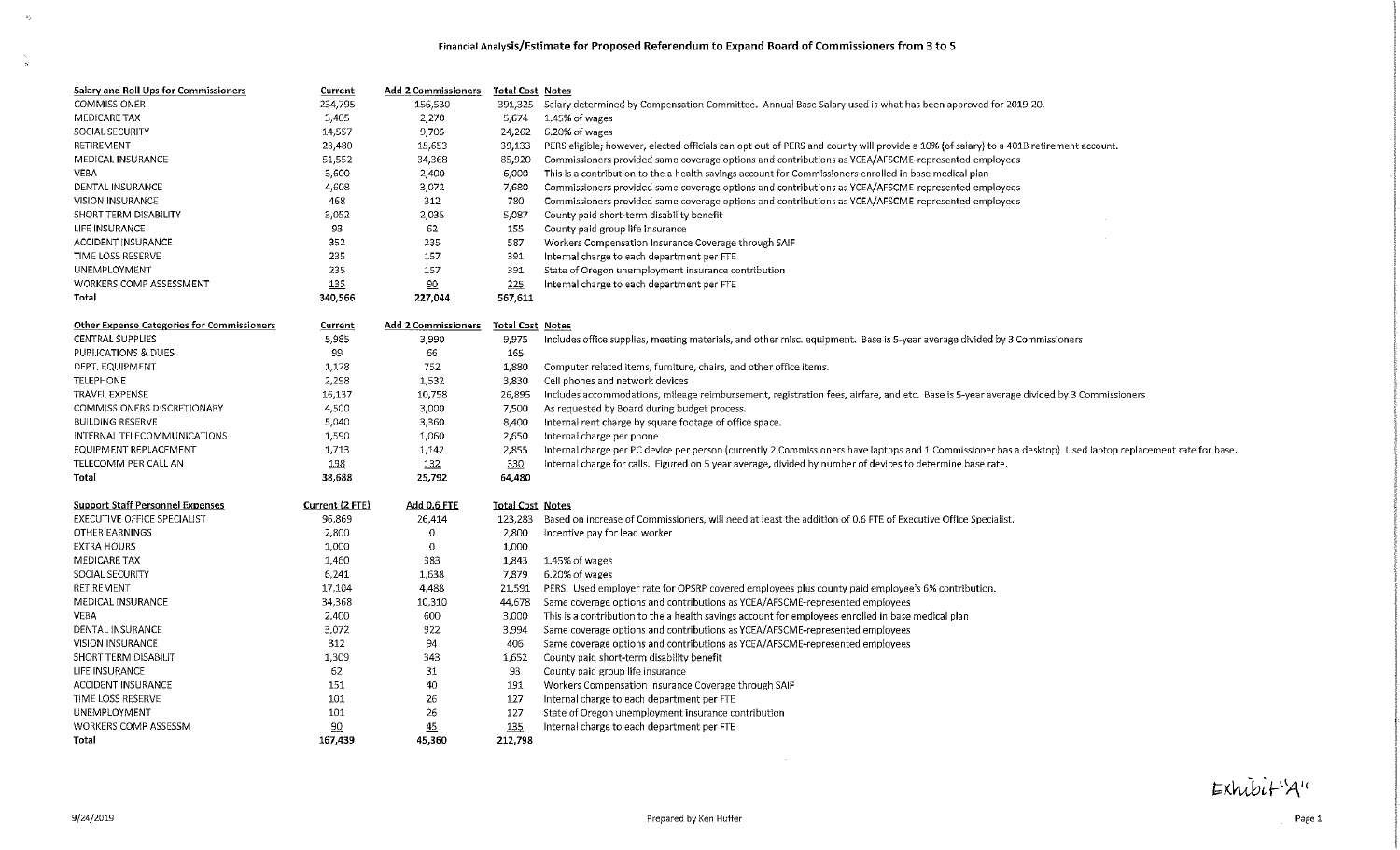$\sim 10^7$ 

| Other Expense Categories for Support Staff | Current (2 FTE) | Add 0.6 FTE | <b>Total Cost Notes</b> |                                                                                                            |
|--------------------------------------------|-----------------|-------------|-------------------------|------------------------------------------------------------------------------------------------------------|
| <b>CENTRAL SUPPLIES</b>                    | 2,015           | 0           | 2,015                   | includes office supplies, meeting materials, and printing costs.                                           |
| DEPT, EQUIPMENT                            | 3,872           | 0           | 3,872                   | Computer related items, furniture, chairs, and other office items.                                         |
| MISC TRAINING                              | 1,500           | 0           | 1.500                   | Staff training registration                                                                                |
| COPY MACHINES/MAINT                        | 250             | 0           | 250                     | Share networked copy machine and printer maintenance                                                       |
| <b>BUILDING RESERVE</b>                    | 10,035          | 1,000       | 11.035                  | Internal rent charge by square footage of office space.                                                    |
| INTERNAL TELECOMMUNI                       | 3.710           | 530         | 4,240                   | Internal charge per phone                                                                                  |
| EQUIPMENT REPLACEMEN                       | 1,376           | 571         | 1,947                   | Internal charge per PC device per person and PC's used in Rm 32 and BOC Conference Room                    |
| TELECOMM PER CALL AN                       | <u>122</u>      | 66          | 188                     | Internal charge for calls. Figured on 5 year average, divided by number of devices to determine base rate. |
| Total                                      | 22,880          | 2,167       | 25,047                  |                                                                                                            |
| <b>GRAND TOTALS</b>                        | 569.573         | 300,363     | 869.936                 |                                                                                                            |

#### **Additional Notes:**

1. Figures presented were estimated using 2019-20 Budget Figures, as well as year to date actuals and where noted, 5-year trends. Actuals are subject to change.

2. Salaries for staff do not include any potential merit increases or future COLA's.

3. Commissioners' salaries are subject to review and recommendation of the Compensation Committee. The Compensation Committee meets in May each year and during the annual budget process.

4. Estimate does not include one-time costs for any new office space, new furniture, or new equipment for additional FTE. Figures for equipment and offices are an estimate for annual costs to maintain purchased systems and

5. Estimates reflect only expenses associated to Fund 010-013 (Commissioners' Budget) and do not include possible indirect expenses to 010-010 (Administration) or other Funds of the current year budget.

 $\sim$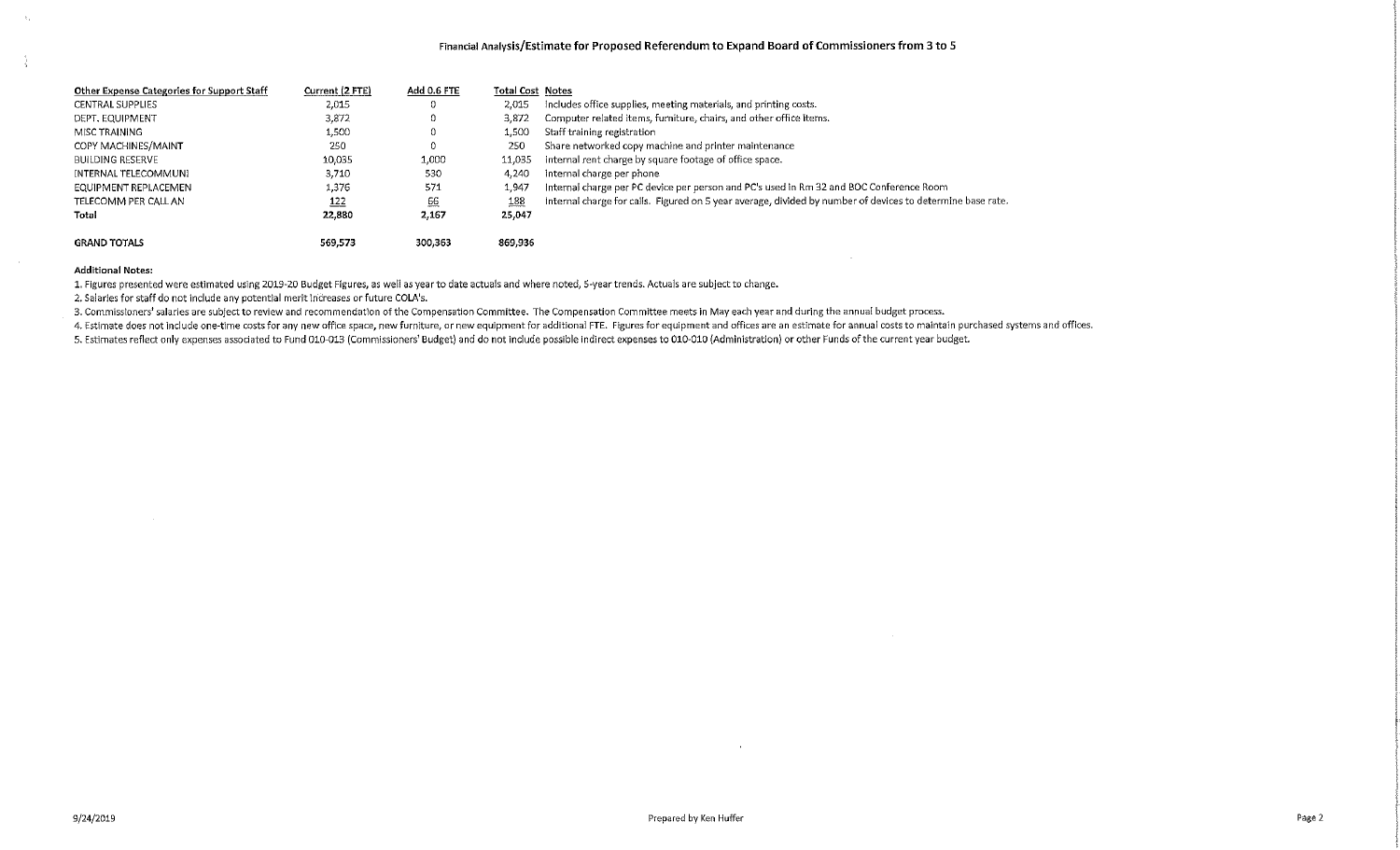### BUDGET ESTIMATE FOR PROPOSED BOARD EXPANSION

|                |                             | 2019-20 BUDGET FTE |                | <b>ESTIMATED FTE</b> |           |
|----------------|-----------------------------|--------------------|----------------|----------------------|-----------|
| 010-013-301.01 | <b>BEGINNING BALANCE</b>    | 182,562            |                | 182,562              |           |
| 010-013-362.99 | <b>MISC</b>                 | 200                |                | 200                  |           |
| 010-013-380.10 | CO INT ADMIN OVERHEA        | 183,297            |                | 183,297              |           |
|                | <b>TOTAL REVENUE</b>        | 366,059            |                | 366,059              |           |
|                | DISCREATIONARY ALLOCATION   | 387,382            |                | 387,382              |           |
|                | <b>TOTAL REVENUE</b>        | 753,441            |                | 753,441              |           |
| 010-013-400.01 | <b>COMMISSIONERS</b>        | 234,795            | 3              | 391,325              | 5         |
| 010-013-401.42 | <b>EXECUTIVE OFFICE SPE</b> | 96,868             | $\overline{2}$ | 123,283 2.6          |           |
| 010-013-479.00 | <b>OTHER EARNINGS</b>       | 2,800              |                | 2,800                |           |
| 010-013-480.00 | <b>EXTRA HOURS</b>          | 1,000              |                | 1,000                |           |
| 010-013-482.00 | <b>EXTRA HELP</b>           | 5,000              |                | 5,000                |           |
| 010-013-490.00 | <b>MEDICARE TAX</b>         | 4,937              |                | 7,517                |           |
| 010-013-491.00 | SOCIAL SECURITY             | 21,109             |                | 31,868               |           |
| 010-013-492.00 | RETIREMENT                  | 45,391             |                | 60,724               |           |
| 010-013-493.10 | <b>MEDICAL INSURANCE</b>    | 87,280             |                | 130,598              |           |
| 010-013-493.12 | <b>EMPLOYEE ASSISTANCE</b>  | 1,400              |                | 2,800                |           |
| 010-013-493.15 | <b>VEBA</b>                 | 6,000              |                | 9,000                |           |
| 010-013-493.20 | DENTAL INSURANCE            | 7,705              |                | 11,674               |           |
| 010-013-493.25 | <b>VISION INSURANCE</b>     | 775                |                | 1,186                |           |
| 010-013-493.31 | SHORT TERM DISABILIT        | 2,526              |                | 6,739                |           |
| 010-013-493.40 | <b>LIFE INSURANCE</b>       | 155                |                | 248                  |           |
| 010-013-494.00 | <b>ACCIDENT INSURANCE</b>   | 511                |                | 778                  |           |
| 010-013-494.80 | TIME LOSS RESERVE           | 340                |                | 518                  |           |
| 010-013-495.00 | <b>UNEMPLOYMENT</b>         | 340                |                | 518                  |           |
| 010-013-496.00 | <b>WORKERS COMP ASSESSM</b> | 225                |                | 360                  |           |
| 010-013-499.00 | FET/VACATION/SICK           | 1,200              |                | 1,200                |           |
| 010-013-499.99 | <b>VACATION LIAB. ADJUS</b> | 1,000              |                | 1,000                |           |
|                | TOTAL FOR PERSONNEL         | 521,357            | 5              | 790,136 7.6          |           |
| 010-013-510.01 | <b>CENTRAL SUPPLIES</b>     | 8,000              |                | 11,990               |           |
| 010-013-513.03 | PUBLICATIONS & DUES         | 300                |                | 300                  |           |
| 010-013-543.01 | DEPT. EQUIPMENT             | 5,000              |                | 5,752                |           |
| 010-013-611.01 | <b>AUDIT</b>                | 500                |                | 500                  |           |
| 010-013-612.01 | MISC TRAINING               | 1,500              |                | 1,500                |           |
| 010-013-620.01 | <b>TELEPHONE</b>            | 3,000              |                | 3,830                |           |
| 010-013-630.01 | <b>TRAVEL EXPENSE</b>       | 25,000             |                | 26,895               |           |
| 010-013-640.01 | ADVERTISING                 | 100                |                | 100                  |           |
| 010-013-683.01 | COPY MACHINES/MAINT         | 250                |                | 250                  |           |
| 010-013-692.16 | AMBASSADOR SCHOLARSH        | 1,000              |                | 1,000                |           |
| 010-013-699.00 | <b>COMMISSIONERS DISCRE</b> | 4,500              |                | 7,500                |           |
| 010-013-780.01 | <b>BUILDING RESERVE</b>     | 15,075             |                | 19,435               |           |
| 010-013-780.04 | INTERNAL TELECOMMUNI        | 5,300              |                | 6,890                |           |
| 010-013-780.06 | EQUIPMENT REPLACEMEN        | 3,089              |                | 4,802                |           |
| 010-013-780.54 | TELECOMM PER CALL AN        | 613                |                | 518                  |           |
|                | <b>TOTAL FOR MATERIALS</b>  | 73,227             |                | 91,262               |           |
|                |                             |                    | $Exhibi+4$     |                      |           |
| Ken Huffer     |                             | Page 1             |                |                      | 9/24/2019 |

T

 $\frac{1}{2} \sum_{i=1}^{n} \sum_{j=1}^{n} \sum_{j=1}^{n} \frac{1}{j} \sum_{j=1}^{n} \frac{1}{j} \sum_{j=1}^{n} \frac{1}{j} \sum_{j=1}^{n} \frac{1}{j} \sum_{j=1}^{n} \frac{1}{j} \sum_{j=1}^{n} \frac{1}{j} \sum_{j=1}^{n} \frac{1}{j} \sum_{j=1}^{n} \frac{1}{j} \sum_{j=1}^{n} \frac{1}{j} \sum_{j=1}^{n} \frac{1}{j} \sum_{j=1}^{n} \frac{1}{j} \sum_{j=1$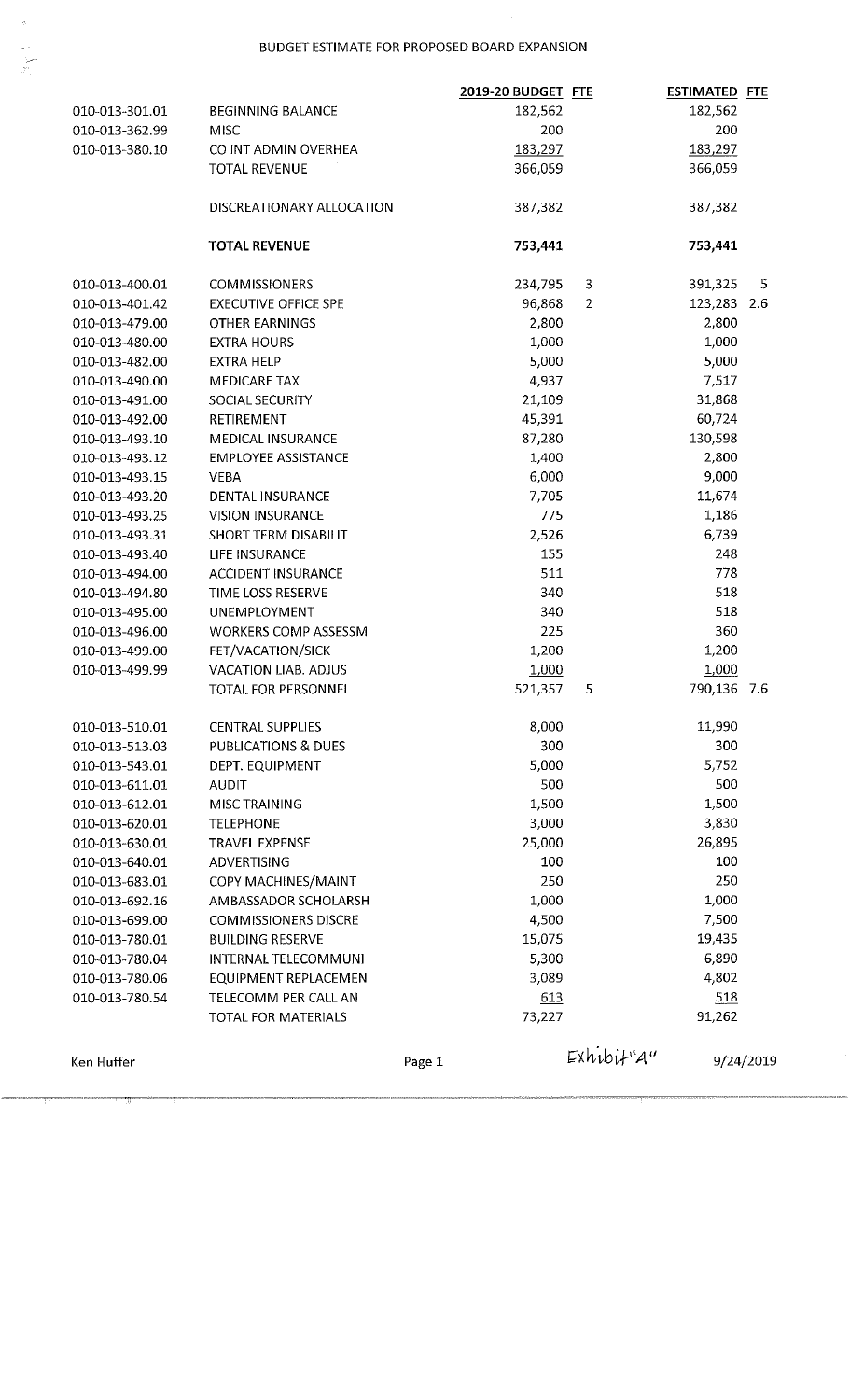|                | <b>TOTAL EXPENSES</b>                                             | 594,584 | 881,398    |
|----------------|-------------------------------------------------------------------|---------|------------|
| 010-013-990.01 | ENDING BALANCE COMMI                                              | 158,857 | $-127,957$ |
|                | aw www.bury.comb.buryb.burg.vurk.ny.ppp.com.comb.com.com/anna.com |         |            |
|                | TOTAL EXPENDITURES                                                | 594,584 | 881,398    |
|                | <b>TOTAL REVENUE</b>                                              | 753,441 | 753,441    |

 $\overline{\mathbb{T}}$ 

 $\mathcal{A}^{\mathcal{A}}$ 

Page 2

 $\hat{\boldsymbol{\gamma}}$ 

9/24/2019

 $\overline{\mathcal{E}}$ 

 $\frac{1}{2}$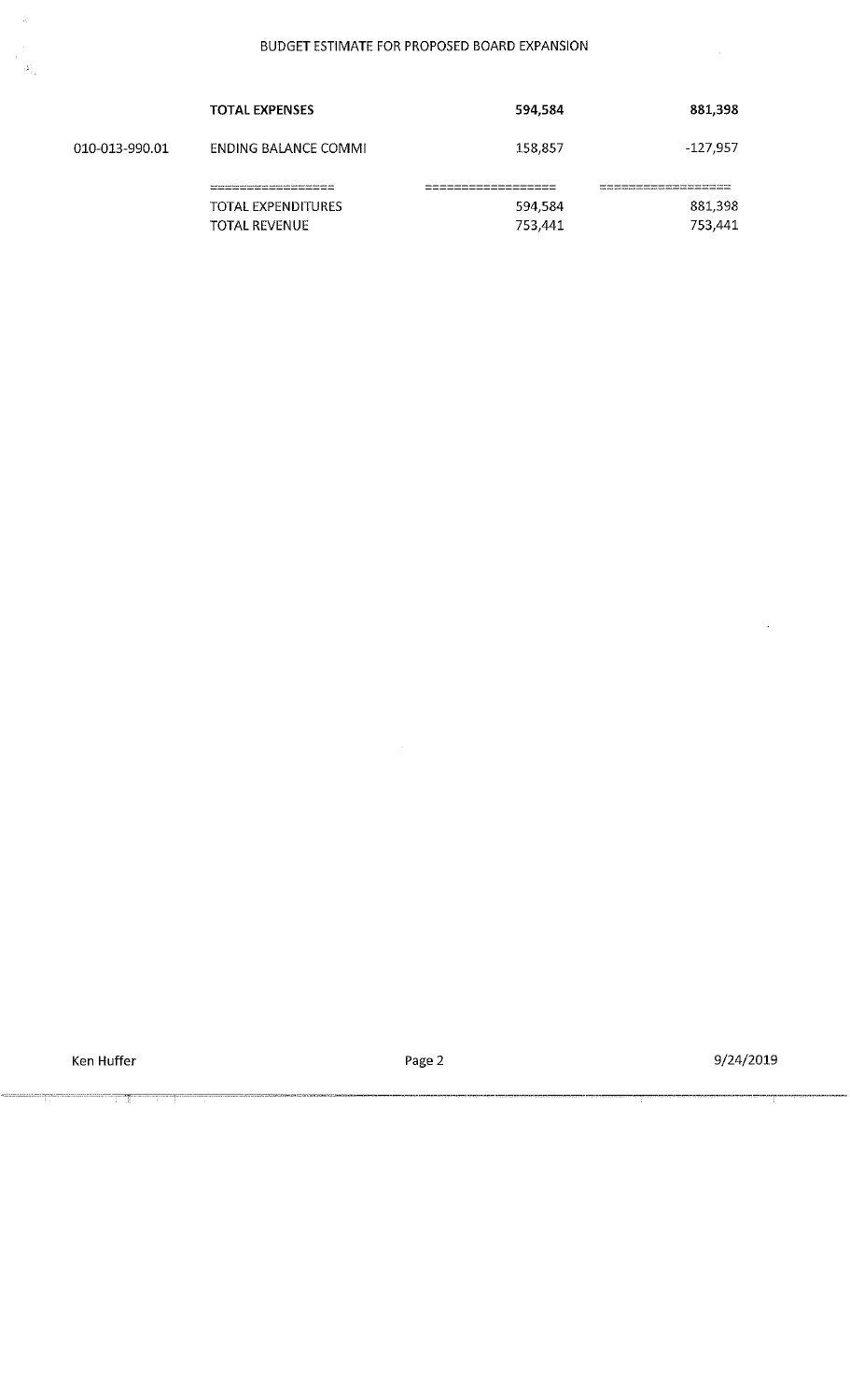

# RE: Manufactured Housing Real Market Value Increases

## **General Overview:**

Yamhill County has 3,596 personal property manufactured homes. These homes are primarily situated in small cities and in one of the 32 manufactured home parks throughout the county. Across the State of Oregon manufactured homes sales are showing a significant increase over the last 5 years. The real market value of the Manufactured home tax roll has increased 215% since 2014. Average home sales in parks have increased 222%.

Yamhill county's residential housing market continues to experience significant demand and a continued supply shortage. Site built homes are becoming increasingly more expensive. Market analysis suggest that manufactured homes are becoming more of the affordable housing and entry level housing mix. In national studies it is being reported that manufactured home values are increasing at a rate equal to and often above site-built homes because of their affordability.



The significant change in real market value for manufactured homes may have some owner's property taxes increasing more than the typical 3% for the 2019-2020 tax year. In short, if the manufactured home was taxed on real market value in prior years and the real market value was more than 3% lower than the Maximum Assessed Value, then the increase in taxable value could be more then 3%.

| Derrick C. Wharff          | $assessor@co.vamhill.$ or.us |
|----------------------------|------------------------------|
| Assessor and Tax Collector | Ph. 503.434.7521             |
|                            | $E$ Xhubit " $B$ "           |
|                            |                              |